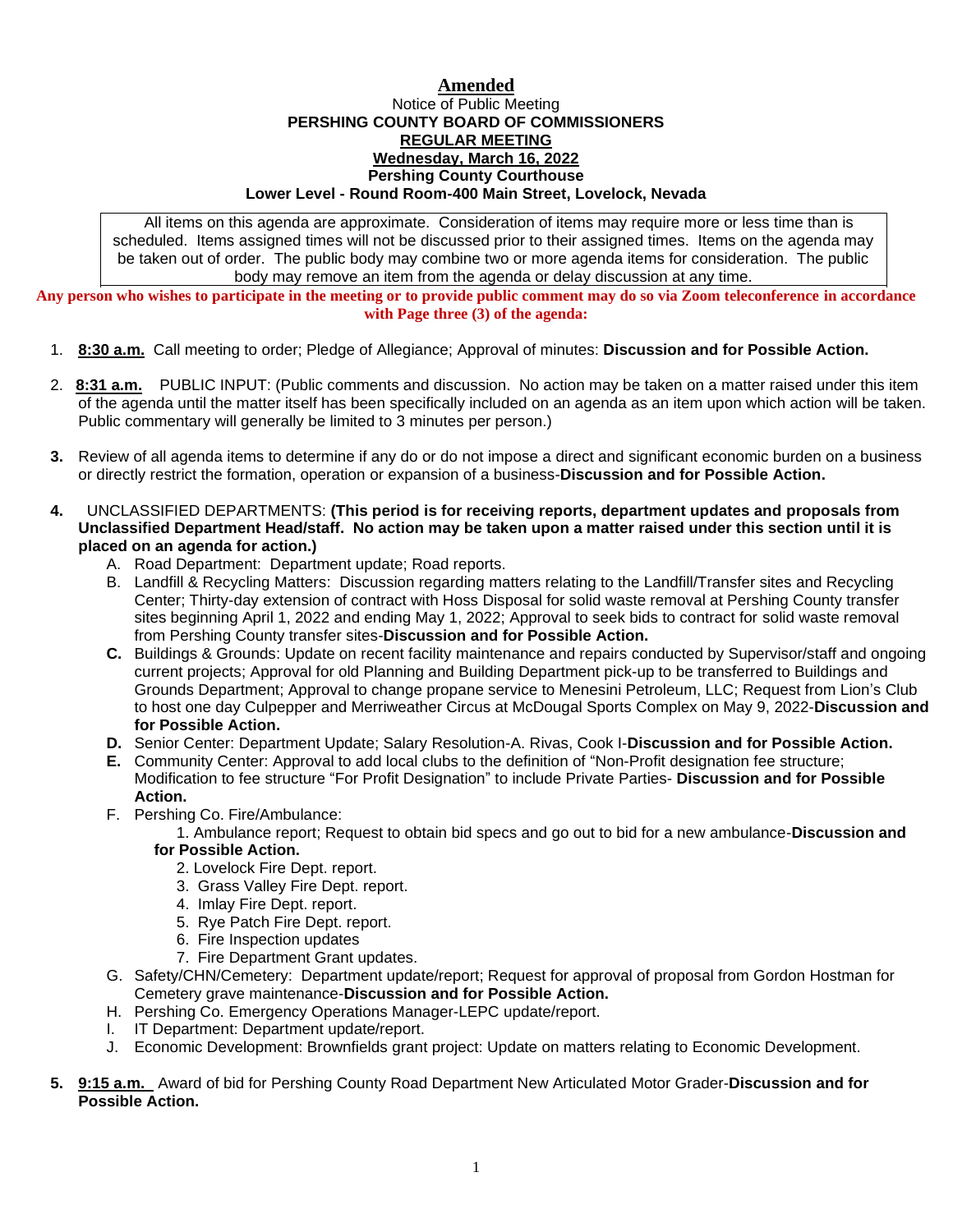- **6.** Board Appointments: Pershing Co. Regional Planning Commission (City appointments informational only); Cemetery Board; Volunteer Advisory Board-**Discussion and for Possible Action.**
- **7.** TV Advisory Board: Request for approval for Out of State travel for Shelly Nee to attend National Translators Association Conference in Phoenix, AZ May 18-22, 2022-**Discussion and for Possible Action.**
- **8.** On Family (Roger On, Lewis On, Russell Chang, Denise Lau) request for approval to donate property to Pershing County, APN#008-700-20, Mining Claims, #3568 Monster and Dragon, located in the Star Mining District, Pershing County, Nevada-**Discussion and for Possible Action.**
- **9. 9:30 a.m**. Public Hearing on an Ordinance amending Chapter 13.06, Title Thirteen, of the Pershing County Code by providing that waste generating entities shall be determined by the "Classification" and that all classifications in Lovelock shall be charged a multiplier of a base rate of \$12.00 each month, while classifications in the unincorporated areas of Pershing County shall be charged a multiplier of the base rate of \$13.00 each month, effective July 1, 2022-**Discussion and for Possible Action.**

## **10.** ELECTED DEPARTMENTS: **(This period is for receiving reports, department updates and proposals from Elected Officials/staff. No action may be taken upon a matter raised under this section until it is placed on an agenda for agenda.)**

- A. Lacey Donaldson, Clerk-Treasurer: Department update/report; Approval of corrections/changes to the Tax Roll; Approval of Interlocal Contract between State of Nevada Department of Health and Human Services, Division of Welfare and Supportive Services-**Discussion and for Possible Action**.
- B. Rene Childs, Auditor-Recorder: Department update/report; Proposal from Eide Bailly CPAs & Business Advisors to perform Pershing County's Annual Audit for 6/30/2022-**Discussion and for Possible Action.**
- C. Laureen Basso-Cerini, Assessor: Department update/report.
- D. Bryce Shields, District Attorney: Department update/report.
- E. Judge Karen Stephens, Justice Court: Department update/report.
- **F.** Jerry Allen, Sheriff's Dept.: Department update/report; Approval to purchase side by side on tracks with trailer for use by the Sheriff's Department and TV District, cost not to exceed \$40,000.00 to be paid from Option Tax-**Discussion and for Possible Action.**
- 11. Grass Valley Advisory Board: Update on matters relating to the Grass Valley area.
- **12. 10:00 a.m.** Pershing County Planning and Building Department:
	- A. Request to review and discuss Technical Memorandum and its appendixes submitted by Farr West Engineering relating to the Grass Valley Hydrographic Basin 071 and a recommendation made by the Pershing County Planning Commission for changes to the Pershing County Development Code as it relates to certain parcel maps submitted for approval in Pershing County; Approval to move forward with the recommendation from the Planning Commission; Approval of moratorium on subdivision and parcel maps in the Grass Valley area pending modification to the Pershing County Development Code as it pertains to subdivisions and parcel maps-**Discussion and for Possible Action.**
- 13. Division of Water Resources request to levy a special assessment on the groundwater basins within Pershing County for Fiscal Year July 1, 2022 to June 30, 2023: Hualapai Flat-\$1,621.33; Black Rock Desert-\$95.30; Desert Valley-\$4.07; Grass Valley-\$14,757.40; Imlay Area-\$7,456.33; Dixie Valley-\$1,382.53; Buena Vista-\$6,969.09; Buffalo Valley-\$1,495.23; Lovelock Valley-\$11,158.59 for a total of \$44,939.87-**Discussion and for Possible Action.**
- 14. **10:30 a.m.** Derby Field Airport: Update on matters relating to the Derby Field Airport; Bid review and award of Pershing County Derby Field Waterline Materials Bid-**Discussion and for Possible Action.**
- 15. Update from Emergency Management relating to the COVID-19; List of proposed projects, prioritizing and changing/amending the projects for allocation of the Covid-19 American Rescue Plan funding for Pershing County in the amount of \$1,306,252.00-**Discussion and for Possible Action.**
- 16. Litigation Meeting.
- 17. Report from Legal Counsel.
- 18. Report from Administrative Assistant/HR Rep.-County Commissioner's Office.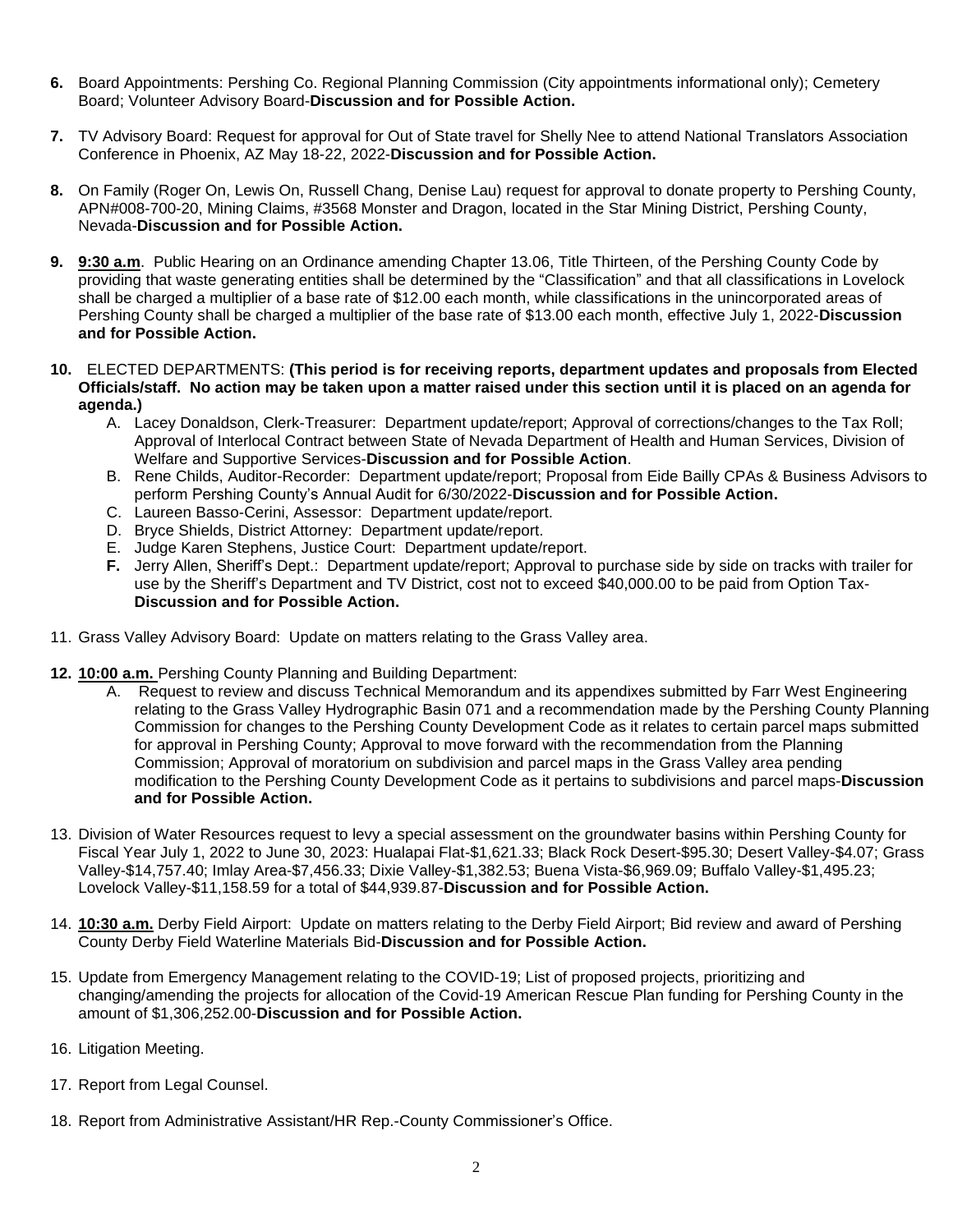- 19. Items for future agendas- **Discussion and for Possible Action.**
- 20. Correspondence.
- 21. Matters of the Board for Discussion.

Board Member reports. Board Liaison reports. (Nevada Works, Safety, Hospital Board, Emergency Management, Cemetery, Recreation Board, WNDD, Pe. Co. Economic Dev./, Community Center, Airport Advisory Board; Museum Advisory Board, Library Board, Senior Center Advisory Board, Central Nevada Water Authority, Planning Board, Broadband Advisory Board, 911 Committee, Solid Waste Management Recycling Advisory Board, Pe. Co. Volunteer Advisory Board, T. V. Board, Frontier Coalition, Humboldt River Water Basin Authority.)

- 22. PUBLIC INPUT: (Public comments and discussion. No action may be taken on a matter raised under this item of the agenda until the matter itself has been specifically included on an agenda as an item upon which action will be taken. Public commentary will generally be limited to 3 minutes per person.)
- 23. Approval of Vouchers, Claims and Expenditures for Review- (The vouchers, claims and expenditures presented under this section are for discussion and possible action) - **Discussion and for Possible Action**.
	- **NOTICE:** The County Commission may by law receive information from legal counsel regarding potential or existing litigation involving a matter over which the County Commission has supervision, control, jurisdiction or advisory power, and such gathering does not constitute a meeting of the County Commission pursuant to Nevada Revised Statutes **241.015.**

| NOTICE TO PERSONS WITH DISABILITIES                                                                                                                |  |  |
|----------------------------------------------------------------------------------------------------------------------------------------------------|--|--|
| Members of the public who are disabled and require special assistance or accommodations at the meeting are requested to notify the COUNTY          |  |  |
| CLERK, 775-273-2208, as soon as possible. Supporting material for the meeting may be requested by contacting Karen Wesner at the Pe. Co. Comm.     |  |  |
| Office-775-273-2342 or kwesner@pershingcountynv.gov.                                                                                               |  |  |
|                                                                                                                                                    |  |  |
| EQUAL OPPORTUNITY NOTICE                                                                                                                           |  |  |
| Pershing County is an Equal Opportunity Provider and Employer and will not discriminate against employees or applicants for employment or services |  |  |
| lin an unlawful manner.                                                                                                                            |  |  |
| <b>CERTIFICATE OF POSTING</b>                                                                                                                      |  |  |
|                                                                                                                                                    |  |  |
| This Agenda is posted at the following locations:                                                                                                  |  |  |
| <b>Lower Level-Round Room</b><br><b>Lovelock City Hall</b><br><b>Imlay Post Office</b>                                                             |  |  |
| <b>Pershing County Library Courthouse Entrance</b><br><b>Lovelock Post Office</b>                                                                  |  |  |
| Pershing County Administration Building   pershingcountyny.gov   http://notice.nv.gov                                                              |  |  |
| <b>IMEETING DATE:</b><br>Wednesday, March 16, 2022                                                                                                 |  |  |
|                                                                                                                                                    |  |  |
| <b>IDATE POSTED:</b><br>March 10, 2022<br><b>POSTED</b>                                                                                            |  |  |
| Karen Wesner<br>BY:                                                                                                                                |  |  |
| Karen Wesner, Administrative Assistant                                                                                                             |  |  |

PAGE 3 – INSTRUCTIONS FOR PERSONS WHO WISH TO PARTICIPATE IN THE MEETING OR TO PROVIDE PUBLIC COMMENT MAY DO SO VIA ZOOM AT:

| https://us04web.zoom.us/j/7754420102                                                                | Meeting ID: 775 442 0102 |
|-----------------------------------------------------------------------------------------------------|--------------------------|
| One tap mobile<br>+13462487799,,7754420102# US (Houston)<br>+16699006833,,7754420102# US (San Jose) | Meeting ID: 775 442 0102 |
| Dial by your location<br>$+1$ 346 248 7799 US (Houston)<br>$+16699006833$ US (San Jose)             | Meeting ID: 775 442 0102 |

+1 312 626 6799 US (Chicago)